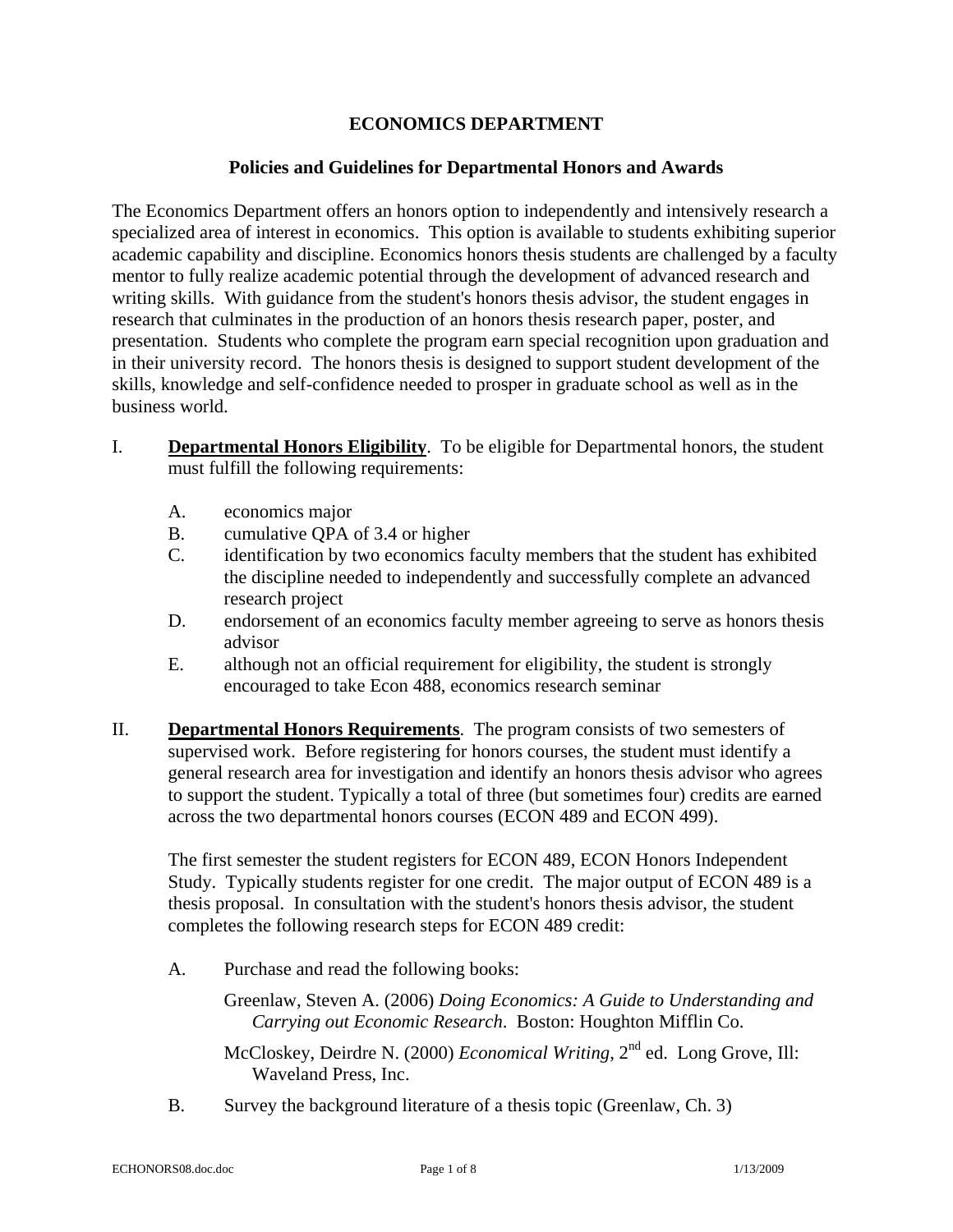- C. Assemble a comprehensive bibliography (Greenlaw, Ch.3 )
- D. Write an annotated bibliography or literature review (Greenlaw, Chs. 5 & 6)
- E. Identify a "good" research question (Greenlaw, Chs.1  $\&$  2)
- F. Propose research design for implementation the next semester (Greenlaw, Ch. 2)
- G. Complete research proposal (including literature review or annotated bibliography, research question, research design, and bibliography) (Greenlaw, Ch. 2)

The student's honors thesis advisor determines the course grade.

The second semester the student registers for ECON 499, Honors Thesis. Typically students register for two credits, but depending on the project size, the student may register for three credits. In consultation with the student's honors thesis advisor, the student implements the research design from the previous semester. To complete ECON 499 and receive honors designation, the student must complete the following requirements:

- A. Oral defense of honors thesis presented to the student's honors thesis committee (consisting of the honors thesis advisor and two other MU faculty who are selected by the student in consultation with the honors thesis advisor.)
- B. Completed final draft of the honors thesis signed by three faculty honors thesis committee members. (Note: thesis page lengths vary depending on the project; most honors theses are in the range of 25-40 pages and some are longer.)
- C. Poster representation of the research project.
- D. Presentation of the research project through any one of the following venues:
	- 1. Regional Economy Symposium (poster presentation)
	- 2. Economics Department Research Colloquium
	- 3. MU Undergraduate Research Conference (poster or verbal presentation)
	- 4. Any other undergraduate research conference (example: Ursinus College)
	- 5. Any recognized economics research conference (example: Pennsylvania Economics Association)

These requirements must be completed to the satisfaction of the honors thesis committee. Note: the student is required to provide a copy of the final draft of the honors thesis to each member of the honors thesis committee and one copy to the Economics Department secretary to be housed in the Economics Department library.

Exceptions to Honors Eligibility and Honors Requirements:

- A. In cases where student QPA is between  $3.0 3.4$ , the student may be considered for the Economics Honors program if three Economics Department faculty identify that the student has sufficient motivation and independent work discipline to satisfactorily complete the honors requirements.
- B. Students with demonstrable extenuating circumstances may apply to the Department for permission to take both ECON 489 and ECON 499 during the same semester.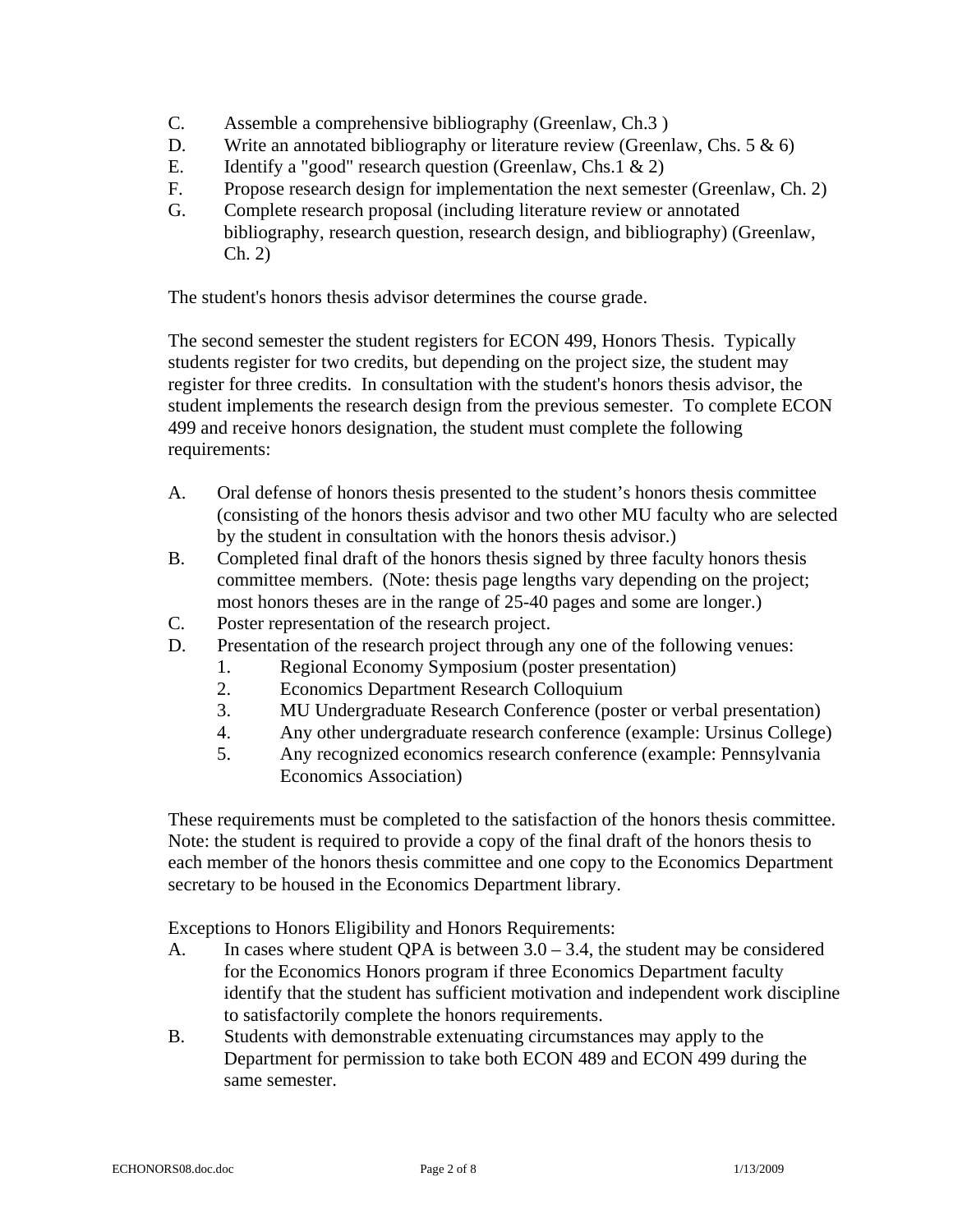- III. **Publication and Awards**. For interested students, there are a number of publication venues for honors theses. Completed honors theses can be submitted for consideration to any one of the following publication venues:
	- A. *Issues in Political Economy: Undergraduate Student Research in Economics*; <http://www.elon.edu/e-web/students/ipe/default.xhtml>
	- B. *International Undergraduate Journal of Economics: An Undergraduate Journal of the Department of Economics at the University of Pennsylvania*; <http://www.dolphin.upenn.edu/ues/journal.htm>
	- C. *Pennsylvania Economics Association Conference Proceedings* (only a possibility for students who present their work at the PEA annual conference in June).

There are a number of awards venues for honors theses. Some include financial awards. Please speak to your academic advisor about other paper competitions, publication options, and awards as new opportunities may be available since the publication of this document

- A. **Fulton Bank Award** The Economics Department offers the Fulton Bank Award each academic year. The Department nominates students with outstanding academic records and an exceptional paper concerning money and banking. All honors theses concerning the subject of money and banking automatically qualify for consideration. The Department requires that faculty members nominate students before April 30. The award is presented at the annual University Honors and Awards Ceremony held in the spring of each year.
- B. **Breidenstine Award**. In recognition of his service as academic dean of Millersville College from 1955 to 1965, friends of Dr. A.G. Breidenstine established a fund to provide an annual award to a student whose work is judged most outstanding by the MU Honors Committee. The deadline for submission of completed student research projects falls in the late spring of each year. Only work submitted by current MU undergraduate students is considered. Contact the MU Honors College for more information on this award.
- C. **Frank W. Taussig Article Award** is a competitive award bestowed upon the undergraduate or recent graduate in economics submitting the best article in any year. The award is offered through Omicron Delta Epsilon, the International Honor Society for Economics. The award consists of a cash prize of \$1000 and publication in *The American Economist*. In addition, the ODE chapter submitting the winning entry receives \$200. Anyone satisfying one of the following 3 criteria is eligible: (1) any undergraduate student in a school with an Omicron Delta Epsilon chapter; (2) any student who received a bachelor's degree from such a school not more than two years prior to entering the competition, and (3) any member of Omicron Delta Epsilon who received a bachelor's degree from any school not more than two years prior to entering the competition. Procedure for Participation: submit three copies of your entry to the Selection Committee in your department. If no Committee exists in your department, submit entry with supporting letters from two faculty members to the Chairman of the Fisher/Taussig Competitions. Electronic submissions are preferred. Deadline: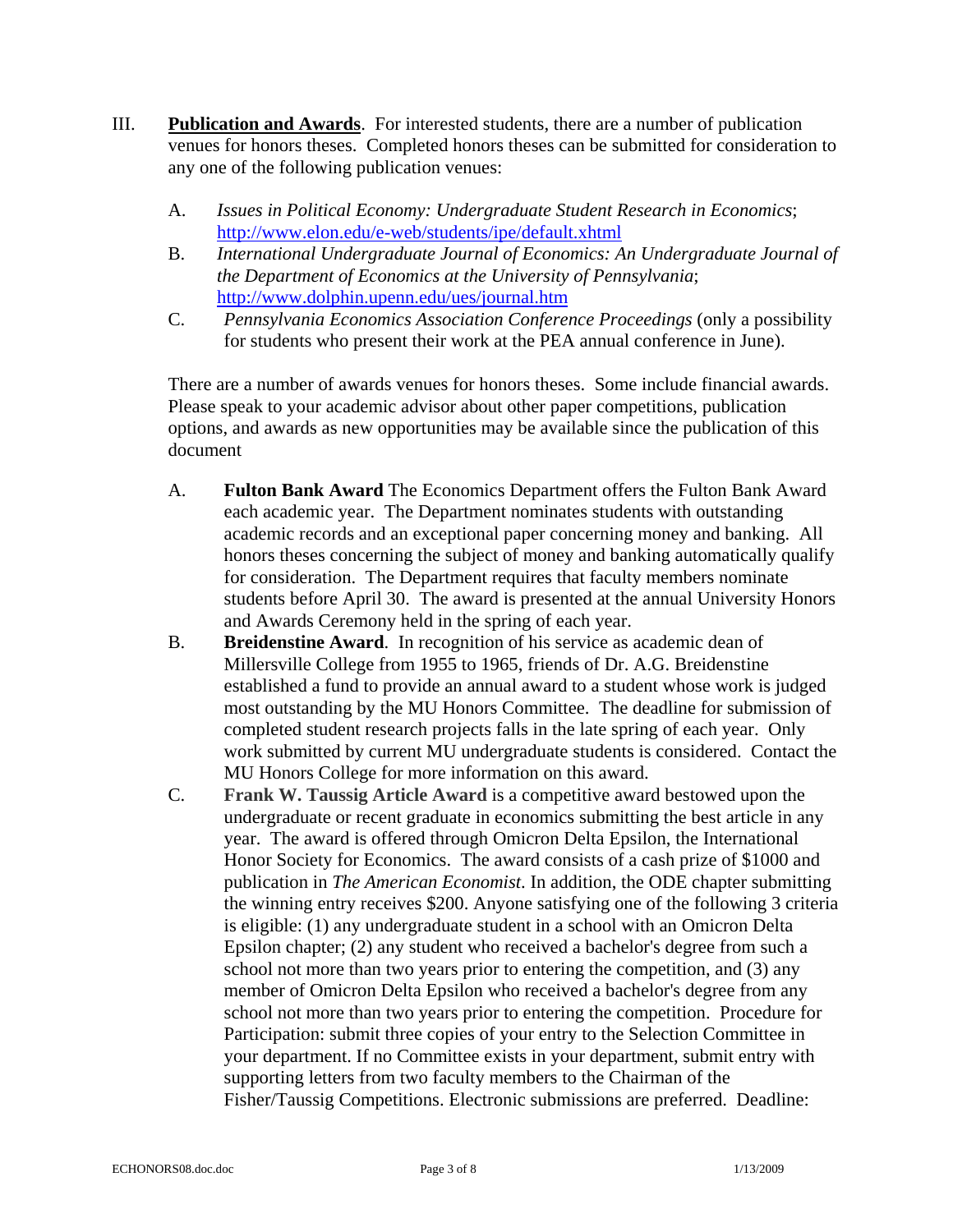August 1 of each year. For up-to-date information, go to: <http://www.omicrondeltaepsilon.org/awards.html>. Note: MU Economics Department graduate Patricia Grieggs won this award for her honors thesis in 2007.

- D. **International Atlantic Economic Society/EconSources.com Best Undergraduate Paper Competition**. To encourage undergraduate interest in economic issues, students have been invited in past years to compete in the International Atlantic Economic Society (IAES) annual undergraduate paper competition (typically held in October). The winner of the 2008 student competition received: a \$500 check; a commemorative plaque; and complimentary publication of the paper in the *Atlantic Economic Journal* (*AEJ*). The submitted paper must conform to *AE*J manuscript style instructions, be 10 - 25 pages in length including tables, and be submitted in Microsoft Word format. Papers not following these guidelines will be rejected. Include an e-mail from the MU Economics Department Chair certifying: (a) that the paper was written while the author was an undergraduate; (b) that the department will sponsor the student's hotel and travel if the student is selected as a finalist; and (c) that the paper has not been submitted for publication elsewhere. More detailed instructions can be found at: <http://www.iaes.org/publications/> or by emailing questions to the IAES at iaes@iae[s.org. Deadline](mailto:iaes@iaes.org) for submission in previous years was July. Awards were made after student finalists gave presentations of their papers at the Conference meetings in October.
- E. **Midwest Economics Association Meetings** ([http://web.grinnell.edu/MEA/\)](http://web.grinnell.edu/MEA/). They offer a \$200 award for the best undergraduate presentation. Please go to the website for additional details.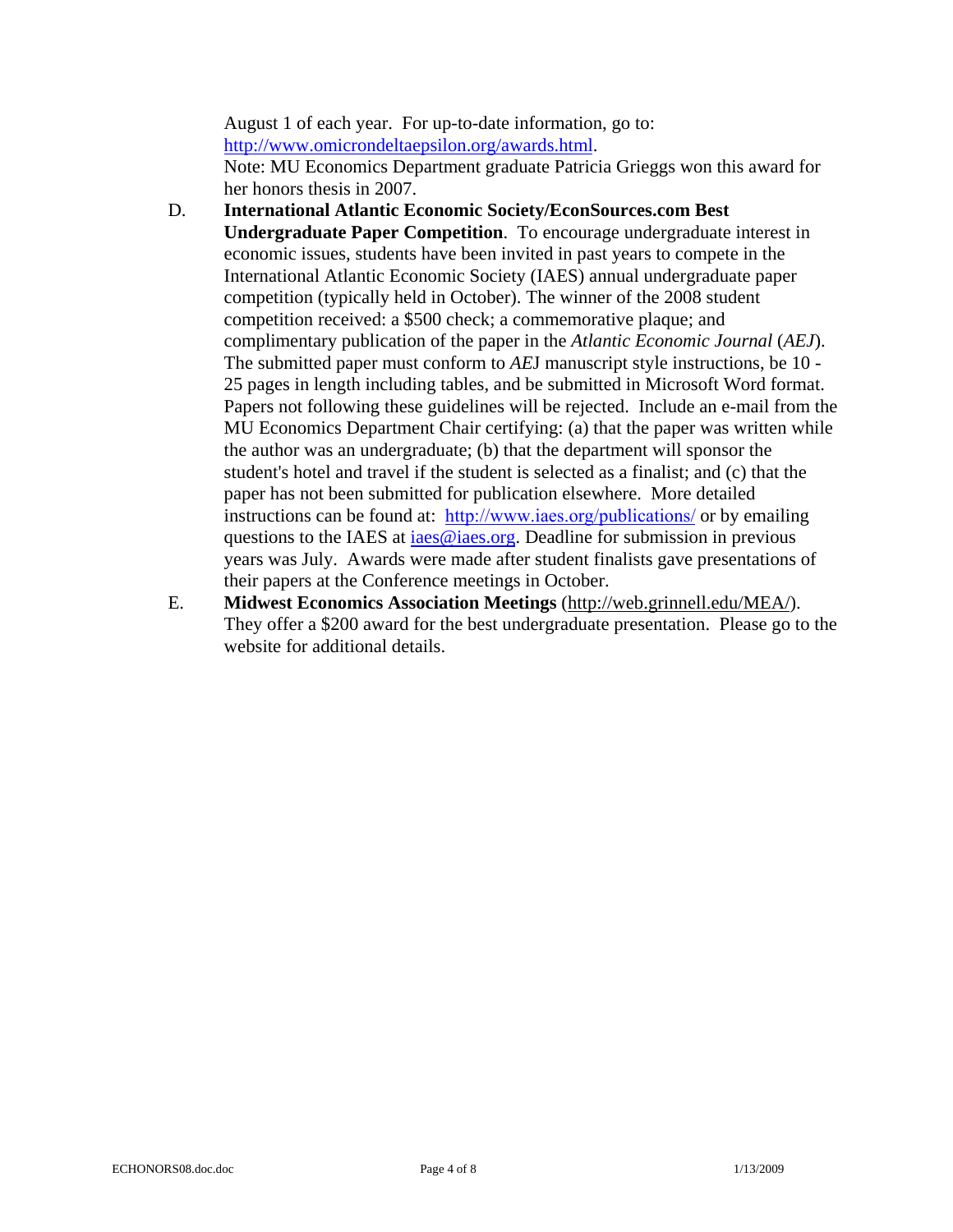### **"Anatomy" of a Thesis**

A thesis is not a term paper. In the process of completing a thesis, you will do a thorough investigation of background literature/research (the "Literature Review") related to your thesis question and to your mode of inquiry. This portion of your thesis is similar to what is typically thought of as a "term paper." However, a thesis goes far beyond the requirements of a term paper in that it involves original inquiry or creative activity of some kind.

In general, every thesis project requires that you:

- 1. explain clearly what you are up to and why.
- 2. review thoroughly the research/thinking that has already been done relative to your particular issue of interest.
- 3. explain how you conduct your inquiry or creative activity.
- 4. carry out the inquiry/creative activity in a way different from what has been done before.
- 5. present the results of your inquiry or creative activity.

The Departmental Honors Thesis typically (though not always) includes:

 Title/Signature Page [Table of Contents] Abstract **Introduction**  Background/Literature Review Statement of the Research Question and Hypothesis Method/Methodology applied to analyze the hypothesis Theoretical Argument/Data/Evidence and Analysis Conclusion Bibliography/References/Works Cited

In some economic fields (such as economic history and history of economic thought) and in some instances, a particular thesis problem or topic will dictate a looser, more problemdetermined structure for the written thesis.

Students are urged to consult closely with their thesis advisor regarding the layout appropriate to a particular thesis project. It is also helpful to take a look at theses completed by past Honors graduates which are available in the Economics Department Conference Room Library (McComsey Hall Room 372).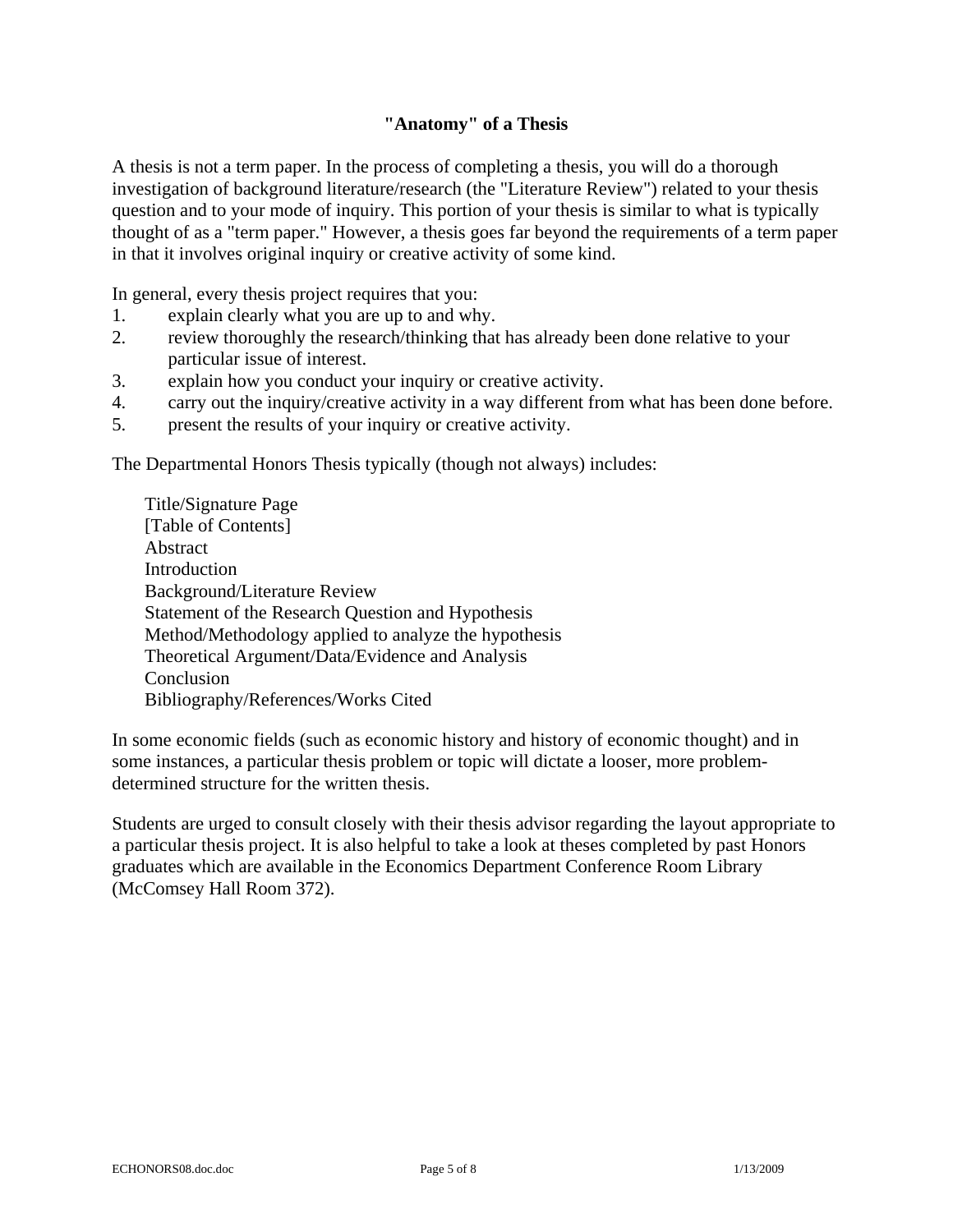# **The Road to the Economics Department Honors Thesis: A Checklist**

Check items as completed; fill in information as needed. (This is a guide, NOT a "script." )

- 1. Review past theses available in the Economics Department.
- 2. Choose an area of interest (the research topic).
- 3. Line up an advisor (make sure the advisor will be available through the intended time period of the research project.)
- 4. Develop/choose a preliminary research question/creative task/analytical problem.
- 5. Ask yourself: do I have the skills/background knowledge needed to complete this project? Consult with the honors thesis advisor about courses/experiences to acquire necessary skills/knowledge.
- 6. Determine whether financial support will be needed to complete the proposed project. Investigate grants possibilities. For example, the Neimyer-Hodgson Grants provide grants-in-aid for student research; the deadline is usually around mid-October and again around mid-March of each year. The Undergraduate Research Committee Grants is a second potential source for research funds. These grant proposals are not difficult to request; Economics honors students from previous years have been awarded up to \$500 to support their research activity. (Note: grants do not pay for honors student labor time!)
- 7. Register for ECON 489, Independent Study. This requires signatures of the major advisor, the honors thesis advisor, and the department chair.
- 8. Find sources. Among other tools, run EconLit searches on your topic (available through Ganser Library webpage).
- 9. "Read" all about it!! Take notes. Be clear to distinguish quoted text from paraphrased text. Make sure you track citations for all information in your notes. Update bibliography with each new source obtained.
- 10. Reframe/revise your question/task/problem as needed based on preliminary investigation.
- 11. Develop a written thesis proposal. This should include
	- --Introduction/statement of interest
	- --Statement of the research question (the problem/task/question of focus)
	- --Background/context/literature review/annotated bibliography
	- --Research design (e.g., proposed method/procedure/process to analyze research question)

--Bibliography/works cited

- 12. Upon receipt of honors thesis advisor approval of the proposal, begin in earnest with the inquiry/data gathering/creative research and writing activity.
- 13. Register for ECON 499, Honors Thesis. This requires signatures of the major advisor, the honors thesis advisor, and the department chair.
- 14. Select two more honors thesis committee members. These committee members can be any faculty from MU or from other local colleges and are selected in consultation with your honors thesis advisor. After the two additional members agree to sit on the committee, consult with them on an as needed basis through the next three steps. Alternatively, input from these additional committee members may not be sought until a strong first draft is completed.
- 15. Research.
- 16. Write.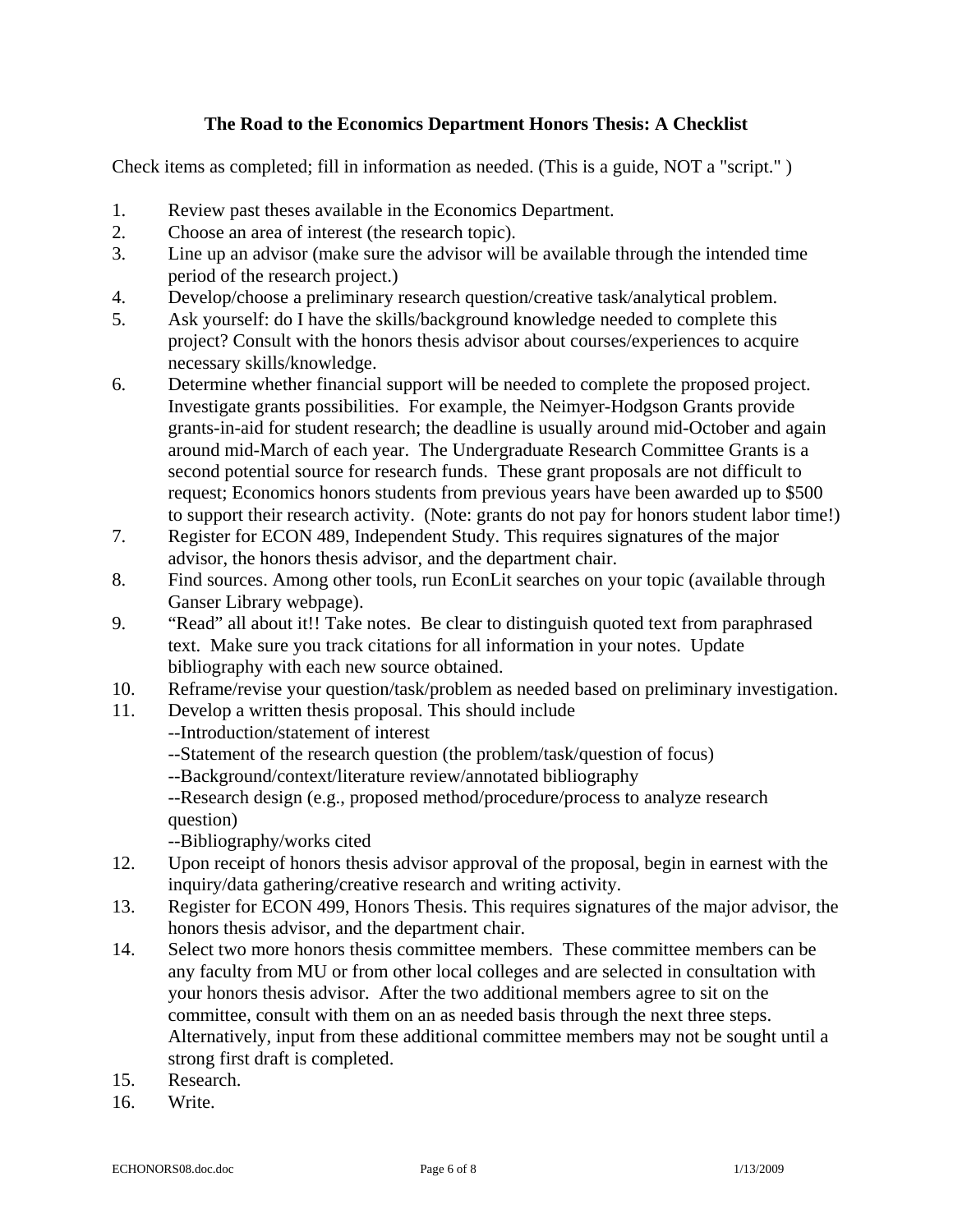- 17. Consult with your honors thesis advisor about your research and writing.
- 18. Incorporate advisor (and possibly committee) feedback into your research and writing process.
- 19. Repeatedly iterate through steps 15 18 and continue looking for/evaluating/adding new literature on your subject until a reasonably high quality first draft results.
- 20. Upon honors thesis advisor approval, share the first draft with all committee members.
- 21. In consultation with the three honors thesis committee members, select a defense date and location.
- 22. Incorporate advisor/committee feedback into defensible version of your thesis.
- 23. Provide committee members with "clean copy" (appropriately formatted, proofread, fully referenced, etc.) ideally two weeks prior to your defense date.
- 24. Defend your thesis. The thesis defense typically involves a 10-15 presentation by the student describing the main ideas in the thesis to your committee. The committee then asks questions and point out recommended changes that are believed to strengthen the thesis. After this grilling period, the student is asked to leave the room while the committee debates the merits of the thesis. The student is then called back into the room and the student is informed of the committee decision to (i) accept the thesis as is, (ii) to accept on the condition that recommended revisions are completed, or (iii) to reject the thesis. (Typically if a student has made it this far through the process, the recommendation is to accept on the condition that recommended revisions are completed.)
- 25. Revise/improve the thesis as required by your committee.
- 26. Obtain committee signatures on five thesis cover pages following revision approval of the honors thesis advisor (and possibly approval from the committee members depending on the decision made during the defense).
- 27. Deliver one clean, unbound copy (including cover page with committee signatures and abstract) to the Economics Department. This copy will be made available for review by the public in the Economics Department Library. Deliver a clean, bound copy to the honors thesis advisor and to each of the committee members. Keep one copy.
- 28. Pick up appropriate cord(s) (Purple  $=$  University Honors, Green  $=$  Departmental Honors) for graduation regalia.